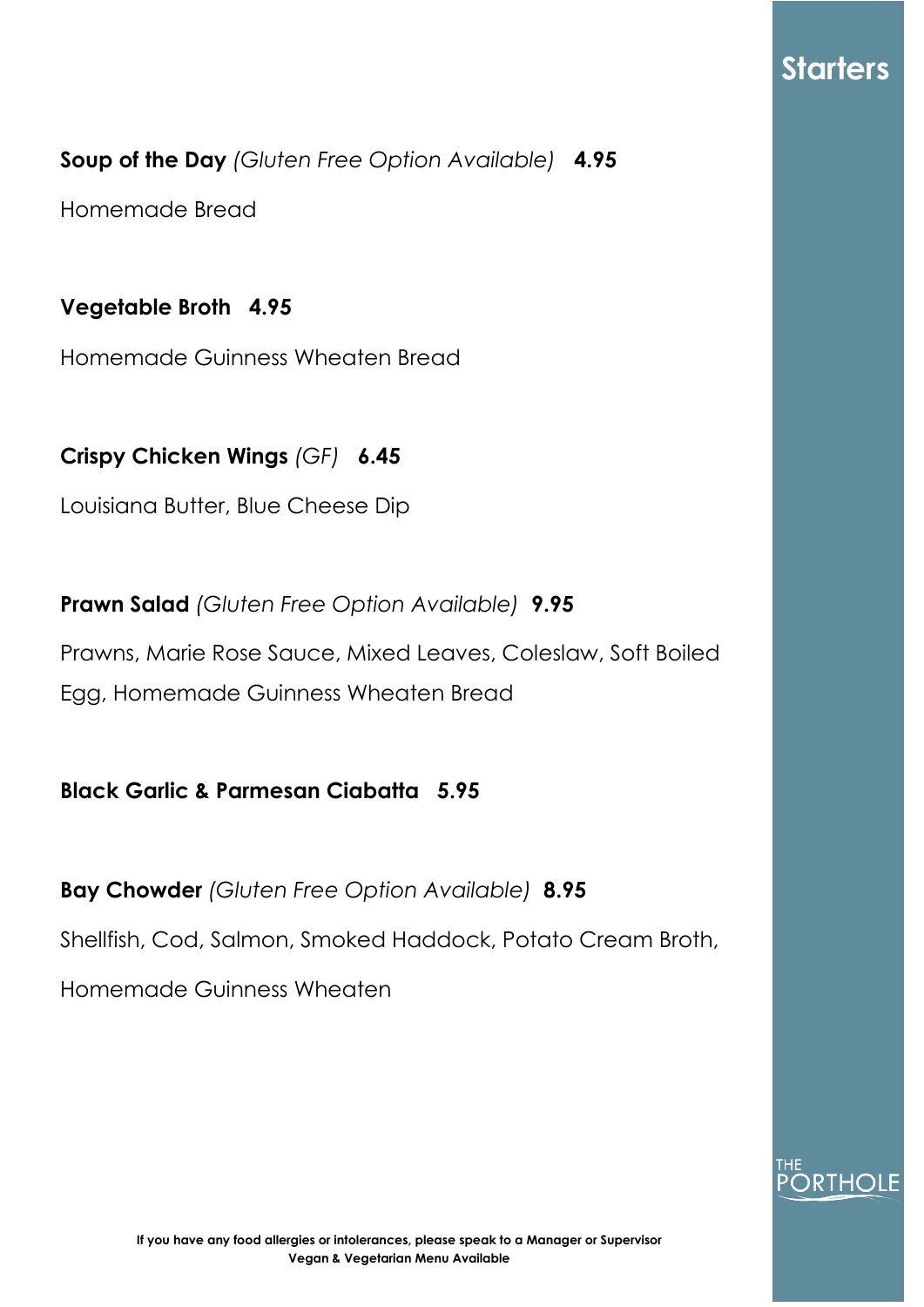# In breadcrumbs, stir fry veg, garlic dip and your choice of side

#### **Kilkeel Cod** *(GF)* **12.95**

dish

**Salt & Chilli Scampi 12.95**

Pan roast cod, scallop cream chowder, parsley oil

#### **Grilled Sea Bass** *(GF)* **12.95**

Pickled vegetable salad, peanut dressing

#### **8oz Champion Burger 11.95**

Award winning chuck burger, bacon jam, smoked Applewood cheese, gem, tomato, and pickle in a Brioche bun served with your choice of side dish

#### **Sirloin Steak Sandwich****12.95**

Slow roast sirloin, garlic ciabatta, gem, tomato jam, pepper sauce and your choice of side dish

#### **Seafood Pappardelle** *(GF option available)* **12.95**

Local cuts, white wine and lemon cream, pappardelle pasta, rosemary crumb

#### **Battered Donegal Cod** *(GF )* **11.95**

Middleton batter, chilli & minted peas, charred lemon, house tartare and your choice of side dish

**Main Course**